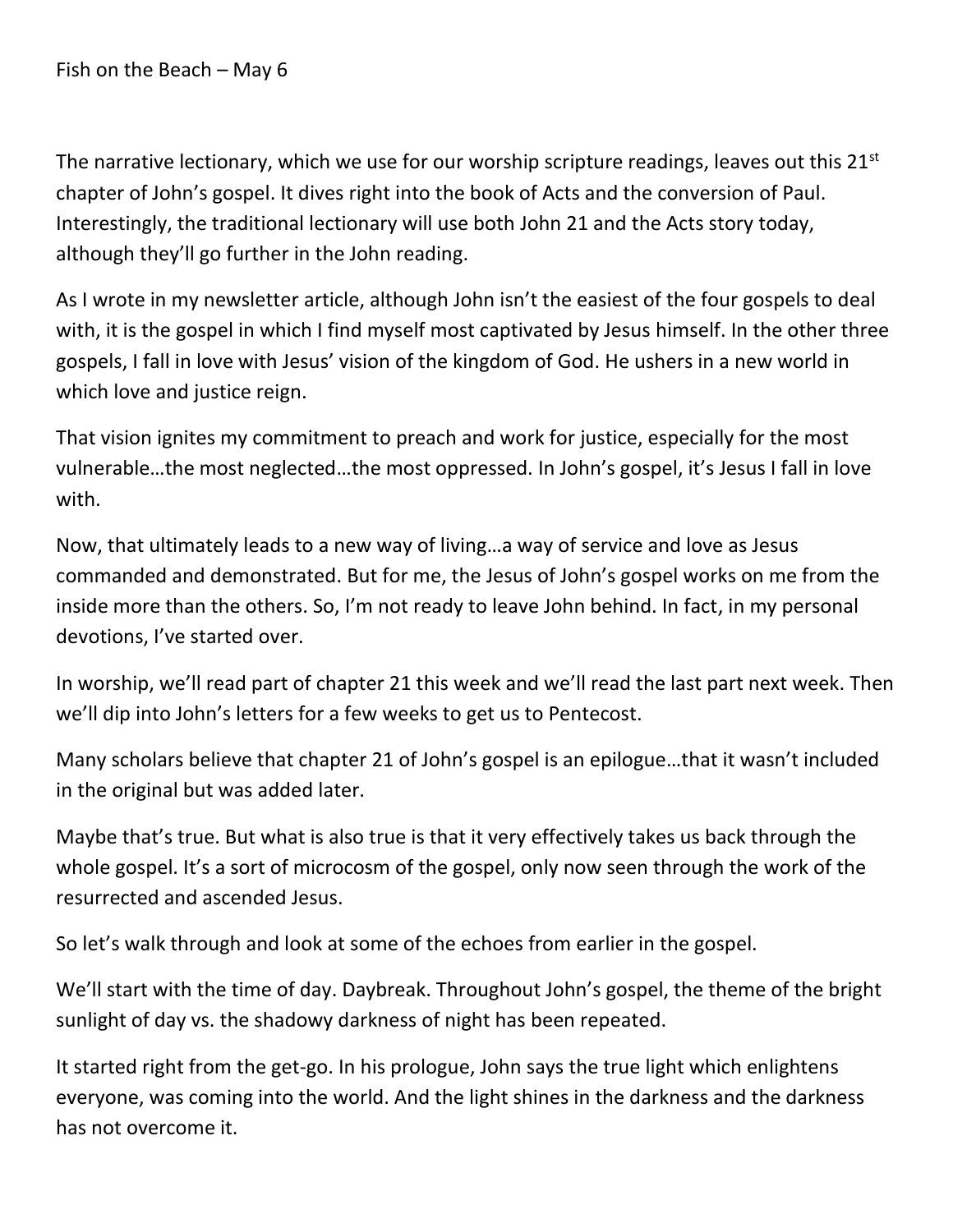Throughout the gospel – belief and trust are shown in the light of day and confusion and disbelief at night. It starts with Nicodemus who comes to Jesus under the cover of night. He's curious…something draws him to Jesus.

But he can't understand what Jesus is trying to say, so he walks away into the night, befuddled and still not fully believing.

The Nicodemus story is contrasted with the Samaritan woman at the well. She meets Jesus in the bright noon sun. Jesus and the woman also have a conversation and she too is initially confused.

But then, she gets it. She understands what Jesus means when he says he is living water for her parched soul. And she desperately wants that water. She understands that Jesus is her connection to the deep, flowing, river of life.

The night in John is a symbol of disbelief and rejection of Jesus. The light of day symbolizes belief and new life.

Jesus' arrest and trial happen at night. Peter's denial happens at night.

Mary Magdalene encounters the risen Jesus at daybreak.

Then later that day, in the evening when the light is fading, the disciples are huddled behind a locked door. They are fearful, disbelieving. But Jesus breaks into that darkness and breaths the spirit and new life into them.

Now notice the time of day here – it's daybreak. The disciples are emerging from the darkness of misunderstanding and disbelief. The light of the world has come upon them and chased away the shadows.

Out of the darkness of grief, death, and sorrow breaks the dawn of new life. In a sense this is a sort of resurrection scene for the disciples. They come out of the tomb of failure. Their empty fishing nets could be seen as symbols of their failure, not just at fishing, but their failure as disciples in Jesus' last hours.

Jesus turns their fishing failure into abundance.

Abundance is another big theme in John's gospel. Nobody knows what the significance of precisely 153 fish is, but what we do get is what it signifies. It signifies abundance. In the night of disbelief, the nets return empty, time after time. At the break of day as the sun rises over the horizon, when the light of Jesus appears on the beach, the nets are so full they can't haul them in.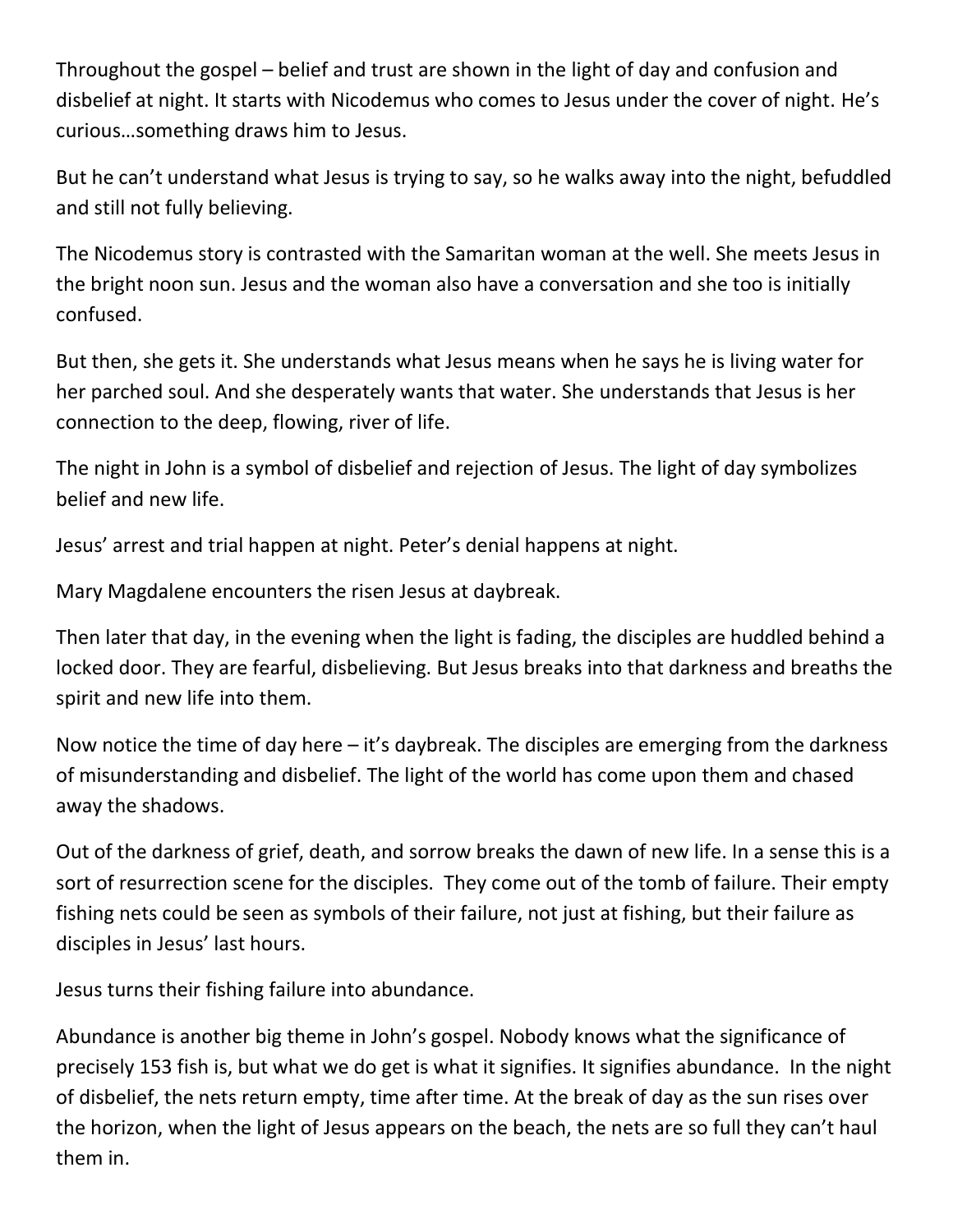That abundance was also reflected in the very beginning of John's gospel – from the fullness of Jesus we have received grace upon grace…overflowing grace. This story will also remind us of the abundance of water turned to wine – 150 gallons – at the wedding in Cana. And Jesus himself said, I came that they may have life and have it abundantly.

This should also evoke images of the feeding of the multitude when two loaves of bread and 5 fish from the hand of Jesus became food enough for all.

Grace upon grace tastes like abundance – abundant wine, abundant bread and fish, abundant life. All from the bread of life.

We may not at first think of this scene as a scene of the sacrament of Holy Communion. Remember John doesn't really have one of those. But this scene along with the wedding at Cana and the feeding of the multitude invite us to expand our vision of sacrament…to see that sacrament goes far beyond our formal celebration of communion in worship.

In our Lutheran theology of the sacraments, it is the element and the word together that bring Christ to us. The bread is ordinary bread, until the words this is my body given for you are spoken. And in that moment, the word and bread come together to bring Christ's real presence to us.

And in the words, this is my blood shed for you, the word and the wine come together to bring Christ's read presence to us.

But word isn't just words…. this is the Word who was in the beginning with God and was God. The Word through whom everything in creation came into being.

The Word flowed into all creation, long before the Word became flesh and dwelled among us. John's gospel is an invitation to see all of creation sacramentally – to see all of creation as an outward manifestation of the real presence of Christ…the Word.

Now that all sounds very lofty…until it comes down to Jesus on the beach, fish sizzling over a fire, warm bread broken and given by his own hand.

To those disciples still hurting from the guilt and shame of their own failure in Jesus' final hours, he simply says, come and have breakfast. This is a meal of healing…a meal of forgiveness from their best friend. It's a meal that will give them the nourishment for their new life as disciples of the risen and ascended Jesus.

That same thing happens to us in Holy Communion. The Word with the little chunk of bread or wafer and the little sip of wine are the way we physically experience a reality we can only